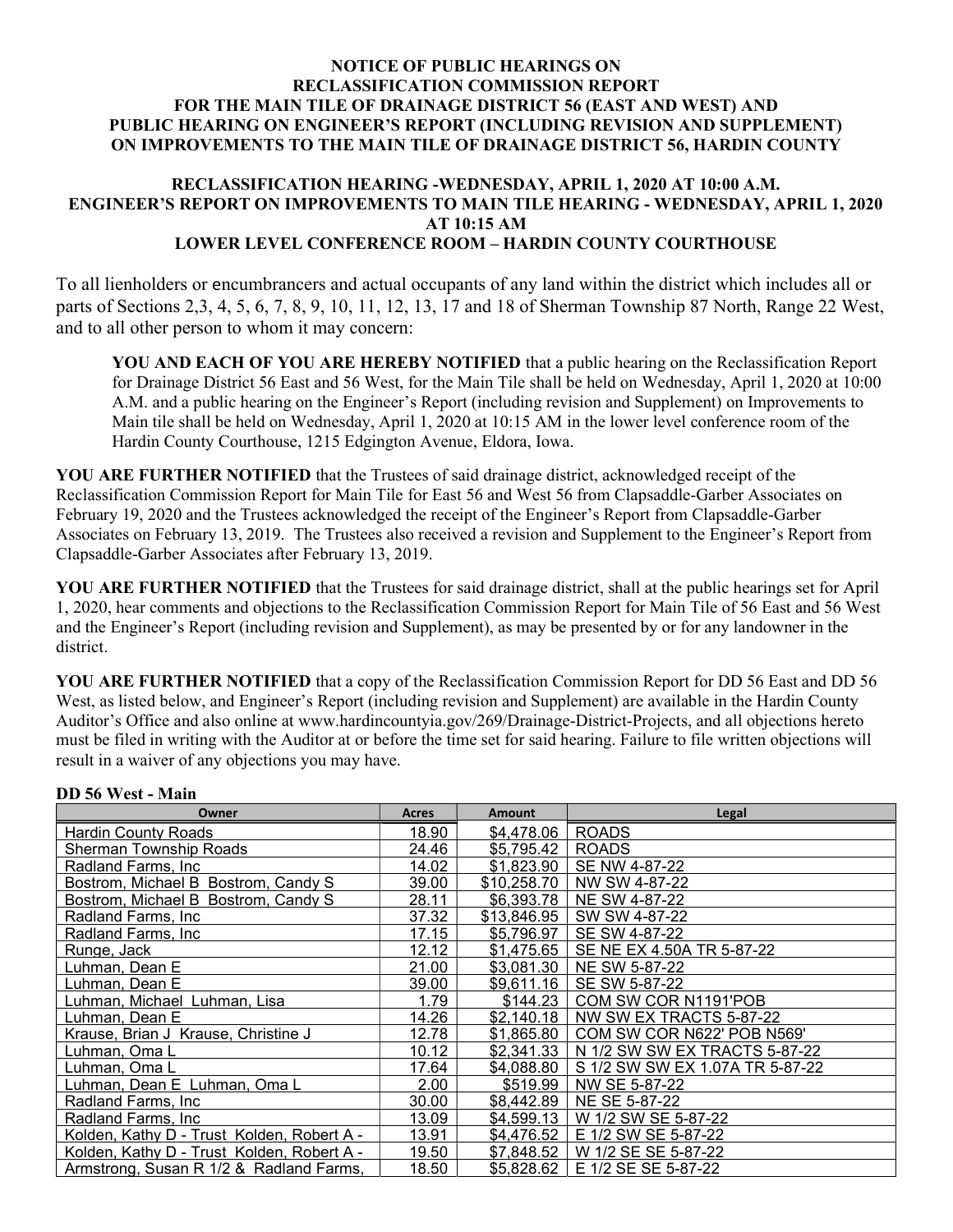| Appelgate, Harold & Angie Trust            | 9.27    | \$649.62               | NE SE 6-87-22                        |
|--------------------------------------------|---------|------------------------|--------------------------------------|
| Sheldahl, L O - Etal                       | 3.81    | \$244.50               | SW SE EX TR SE COR 6-87-22           |
| Sheldahl, LO - Etal                        | 29.73   | \$3,135.29             | SE SE EX .61A TR 6-87-22             |
| Johnson Family Ltd Partnership             | 9.83    | \$679.70               | NW NE 7-87-22                        |
| Johnson Family Ltd Partnership             | 37.34   | \$6,744.60             | NE NE 7-87-22                        |
| Johnson Family Ltd Partnership             | 10.00   | \$1,471.61             | SW NE 7-87-22                        |
| Johnson Family Ltd Partnership             | 38.33   | \$8,399.88             | SE NE 7-87-22                        |
| SWS Farms, LLP                             | 0.07    | \$8.24                 | PARCEL D IN FRL S1/2 7-87-22         |
| Handsaker, James E & Judith A              | 0.93    | $\overline{$}189.71$   | NW SE EX PT PARCEL D 7-87-22         |
| Spindler, Ragene - 1/4, Del Rina Kae - 1/4 | 33.23   | \$5,605.30             | NE SE (INCL PARCEL A) EX PARCELS B & |
| Spindler, Dana Spindler, Tami              | 2.64    | \$434.87               | PARCEL B IN NE SE 7-87-22            |
| Stensland, W Bradley                       | 29.69   | \$5,629.82             | SE SE 7-87-22                        |
| Spindler Pork, LLC                         | 2.46    | \$832.39               | PARCEL C IN NE SE 7-87-22            |
| Krause, Marjorie K - LE Krause, John H -   | 37.33   | \$15,533.34            | NW NW 8-87-22                        |
| Kamenetzky, Michele                        | 39.00   | \$16,356.99            | NE NW 8-87-22                        |
| Krause, Marjorie K - LE Krause, John H -   | 38.33   | \$12,435.49            | SW NW 8-87-22                        |
| Kamenetzky, Michele                        | 40.00   | \$8,038.59             | SE NW 8-87-22                        |
| Kuhfus, Paula A Living Trust               | 39.00   | \$15,817.77            | NW NE 8-87-22                        |
| Kuhfus, Paula A Living Trust               | 38.00   | \$15,457.87            | NE NE 8-87-22                        |
| Kuhfus, Paula A Living Trust               | 40.00   | \$10,284.28            | SW NE 8-87-22                        |
| Kuhfus, Paula A Living Trust               | 36.00   | \$12,543.90            | SE NE EX TRACT 8-87-22               |
| Birchmier, Cole D & Knudson, Kayla S       | 3.00    | \$410.05               | PARCEL IN SE NE (COM E1/4 COR N392'  |
| <b>EL Investments LLC</b>                  | 38.33   | \$19,717.71            | NW SW 8-87-22                        |
| <b>EL Investments LLC</b>                  | 40.00   | \$14,338.52            | NE SW 8-87-22                        |
| <b>EL Investments LLC</b>                  | 40.00   | \$19,655.29            | SE SW 8-87-22                        |
| <b>EL Investments LLC</b>                  | 38.33   | \$14,410.84            | SW SW 8-87-22                        |
| Sheldahl Brothers Partnership              | 40.00   | $\overline{$8,147.88}$ | NW SE 8-87-22                        |
| Sheldahl Brothers Partnership              | 39.00   | \$5,183.65             | NE SE 8-87-22                        |
| Sheldahl Brothers Partnership              | 40.00   | \$9,162.21             | SW SE 8-87-22                        |
| Sheldahl Brothers Partnership              | 39.00   | \$6,203.50             | SE SE 8-87-22                        |
| Skeie, Inc                                 | 18.21   | \$4,576.67             | NW NW 9-87-22                        |
| Holechek, Lynn P Holechek, Sarah M         | 0.78    | \$61.83                | SW NW 9-87-22                        |
| Kuhfus, Jon & William; Holechek, Sarah     | 0.89    | \$13.44                | NW SW 9-87-22                        |
| Kuhfus, Jon & William; Holechek, Sarah     | 0.01    | \$0.08                 | SW SW 9-87-22                        |
| Fosseen, Dwayne                            | 38.33   | \$10,072.21            | NW NW 17-87-22                       |
| <b>Sheldahl Brothers Partnership</b>       | 40.00   | \$25,898.74            | NE NW 17-87-22                       |
| JoEtta DuBois McClintock LLC - 2/3         | 38.36   | \$10,509.84            | SW NW 17-87-22                       |
| JoEtta DuBois McClintock LLC - 2/3         | 35.00   | \$13,209.34            | SE NW 17-87-22                       |
| Sheldahl Brothers Partnership              | 33.00   | \$8,482.53             | NW NE 17-87-22                       |
| Sheldahl Brothers Partnership              | 19.62   | \$3,860.37             | NE NE 17-87-22                       |
| Sheldahl Brothers Partnership              | 13.00   | \$2,633.25             | SW NE 17-87-22                       |
| Fosseen, Dwayne                            | 14.96   | \$1,837.25             | E1/2 NE NE 18-87-22                  |
| Janes, Lindell Janes, Meshell              | 9.36    | \$903.83               | N 1/2 SE NE 18-87-22                 |
| Sheldahl Brothers Partnership              | 1.02    | \$105.17               | COM SE COR SEC 6 W1203.40' POB       |
| Compass Farms, Inc.                        | 3.04    | \$192.19               | BEG NE COR SE NE S433' W486' N433'   |
| Marcy M. Chaussee                          | 1.75    | \$61.91                | W1/2 NE NE 18-87-22                  |
| <b>TOTALS</b>                              | 1504.65 | \$425,000.00           |                                      |

## DD 56 East - Main

| Owner                                 | Acres | <b>Amount</b> | Legal                                  |
|---------------------------------------|-------|---------------|----------------------------------------|
| <b>Hardin County Roads</b>            | 16.36 | \$3.016.44    | <b>ROADS</b>                           |
| Sherman Township Roads                | 43.21 | \$7,967.01    | <b>ROADS</b>                           |
| <b>Midwestern Railroad Properties</b> | 15.98 | \$2,946.37    | RAILROAD                               |
| Eller, Loren L                        | 2.00  | \$307.49      | NW SW 2-87-22                          |
| M Farms, Inc                          | 2.00  | \$285.74      | NE SW 2-87-22                          |
| Worland, Carol E                      | 28.01 | \$7,053.87    | SW SW 2-87-22                          |
| Kumrow, Dan V - 1/3 (Contract 2/3)    | 37.00 | \$7,272.04    | SE SW 2-87-22                          |
| Kumrow, Dan Kumrow, Tamara            | 1.31  | \$197.28      | COM S1/4 COR E796' BEG N390' W415'     |
| Kumrow, Dan V - 1/3 (Contract 2/3)    | 8.37  | \$1.191.73    | SE SE EX CEM. 2-87-22                  |
| Kumrow, Dan Kumrow, Tamara            | 6.74  | \$1,498.49    | W836.1' S690.8' SW SE EX TR & EX RR 2- |
| Lickteig Land, LLC                    | 10.00 | \$2,129.79    | NW SW 3-87-22                          |
| Lickteig Land, LLC                    | 3.00  | \$523.59      | NE SW 3-87-22                          |
| Lickteig Land, LLC                    | 18.58 | \$5,777.45    | SW SW EX PARCEL A 3-87-22              |
| Lickteig Land, LLC                    | 35.00 | \$9,427.17    | SE SW 3-87-22                          |
| Maakestad, Mark C                     | 8.84  | \$1,803.16    | PARCEL "A" IN SW SW 3-87-22            |
| Iowa Select Farms, LP                 | 19.14 | \$2.271.81    | BEG SW COR SE1/4 N1183.79' E1287.90'   |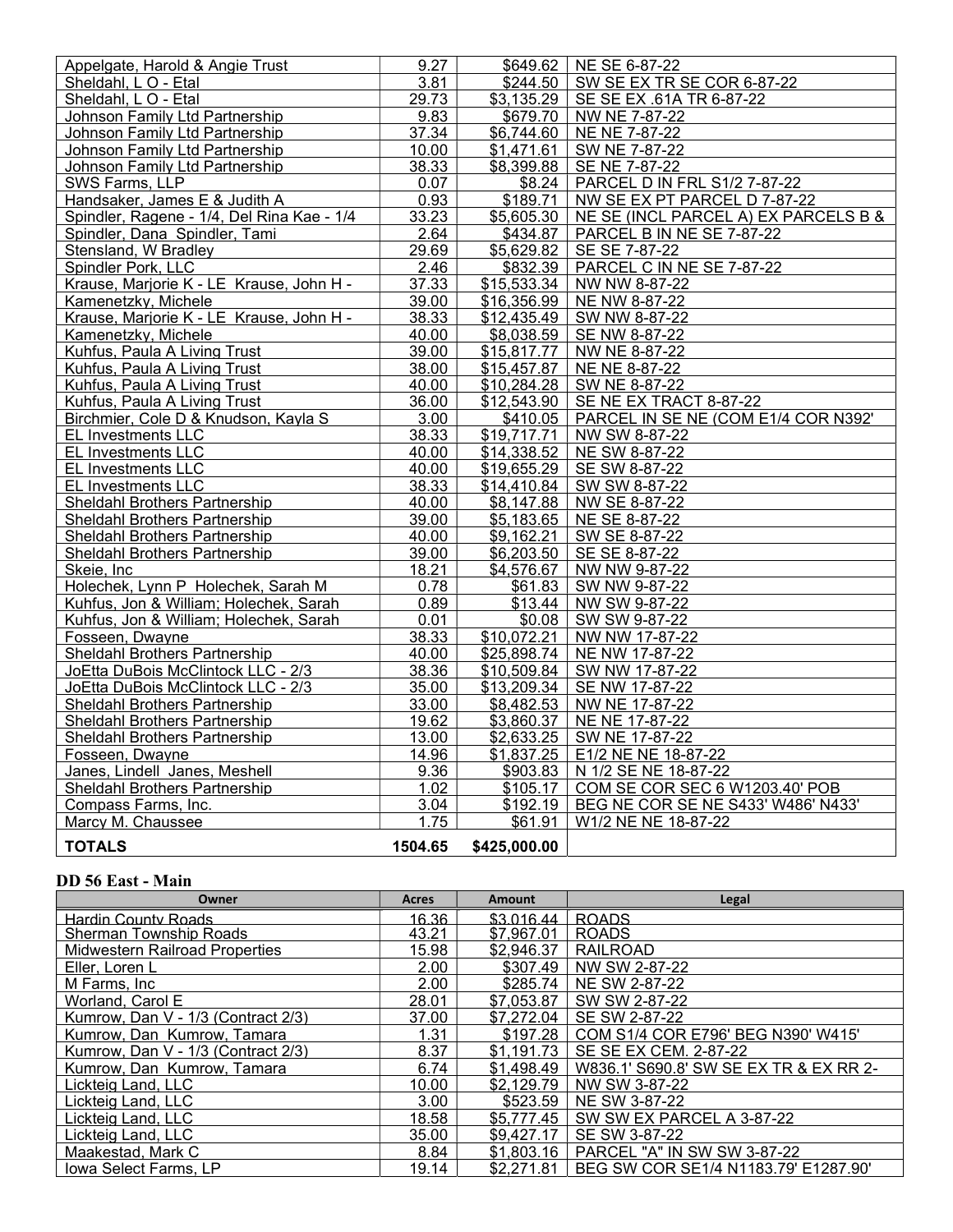| Thomas, Betty                                                                      | 0.86           |                          | \$61.63   PT PARCEL C IN E1/2 W1/2 SE 3-87-22            |
|------------------------------------------------------------------------------------|----------------|--------------------------|----------------------------------------------------------|
| Ferris, Brock R                                                                    | 12.67          | \$1,767.33               | PT PARCEL C-W1/2 SE SE 3-87-22                           |
| Thomas, Betty                                                                      | 12.84          | \$1,941.89               | PT PARCEL C-E1/2 SE SE 3-87-22                           |
| Radland Farms, Inc.                                                                | 0.98           | \$88.79                  | SE NW 4-87-22                                            |
| Kiburz, Kent                                                                       | 2.00           | \$256.72                 | SW NE 4-87-22                                            |
| Bostrom, Michael B Bostrom, Candy S                                                | 11.89          | \$2,579.18               | NE SW 4-87-22                                            |
| Radland Farms, Inc.                                                                | 0.68           | \$322.83                 | SW SW 4-87-22                                            |
| Radland Farms, Inc.                                                                | 21.85          | \$5,800.94               | SE SW 4-87-22                                            |
| Holechek, Lynn P Holechek, Sarah M<br>Holechek, Lynn P Holechek, Sarah M           | 26.00<br>39.00 | \$4,661.16<br>\$8,899.50 | NW SE 4-87-22<br>SW SE 4-87-22                           |
| McCartney, Michael W McCartney, Cynthia                                            | 29.42          | \$6,093.08               | SE SE 4-87-22                                            |
| McCartney, Michael W McCartney, Cynthia                                            | 4.00           | \$438.70                 | NE SE EX PARCEL A 4-87-22                                |
| Skeie, Inc                                                                         | 19.79          | $\overline{$3,907.96}$   | NW NW 9-87-22                                            |
| Skeie, Inc.                                                                        | 37.45          | \$10,597.03              | NE NW EX PARCEL A 9-87-22                                |
| Holechek, Lynn P Holechek, Sarah M                                                 | 38.22          |                          | $$7,743.26$ SW NW 9-87-22                                |
| Holechek, Lynn P Holechek, Sarah M                                                 | 40.00          | \$9,129.23               | SE NW 9-87-22                                            |
| Young, Donald R Young, Sheri L                                                     | 1.80           | \$232.20                 | PARCEL A IN NE NW (COM N1/4 COR                          |
| Skeie, Inc.                                                                        | 39.00          | \$12,632.59              | NW NE 9-87-22                                            |
| Skeie, Inc                                                                         | 23.40          | \$5,558.98               | W 1/2 NE NE & W4A E 1/2 NE NE 9-87-22                    |
| Spindler, Ragene Spindler, Del Rina Kae                                            | 18.16          |                          | \$5,768.95   LOT 1 FJELLAND'S SUBDIVISION IN NE 1/4      |
| Skeie, Inc                                                                         | 15.30          | \$3,796.85               | N1/4 S1/2 NE EX E3.34A & EX TRACT BEG                    |
| Radland Farms, Inc.                                                                | 20.64          | \$5,528.45               | LOT 2 FJELLAND'S SUBDIV IN NE1/4 9-87-                   |
| Fielland, Bradley A & Lorna J Revocable                                            | 19.75          | \$4,443.99               | FJELLAND'S SUBDIV LOT 3 IN NE1/4 SEC                     |
| Armstrong, Susan R                                                                 | 19.75          | \$4,232.32               | FJELLANDS-LOT 4 IN NE 9-87-22                            |
| Kuhfus, Jon & William; Holechek, Sarah                                             | 38.11          |                          | \$4,591.34   NW SW 9-87-22                               |
| Kuhfus, Jon & William; Holechek, Sarah                                             | 40.00          | \$5,568.86               | NE SW 9-87-22                                            |
| Kuhfus, Jon & William; Holechek, Sarah                                             | 20.99          | \$538.24                 | SW SW 9-87-22                                            |
| Kuhfus, Jon & William; Holechek, Sarah                                             | 13.00          | \$591.35                 | SE SW 9-87-22                                            |
| Swenson, Laverna I Trust 1/2 & Swenson,                                            | 36.00          | \$5,878.15               | NW SE 9-87-22                                            |
| Swenson, Laverna I Trust 1/2 & Swenson,                                            | 38.14          | \$6,937.59               | NE SE 9-87-22                                            |
| Swenson, Laverna I Trust 1/2 & Swenson,                                            | 6.00           | \$406.66                 | SE SE 9-87-22                                            |
| Swenson, Laverna I Trust 1/2 & Swenson,                                            | 26.35<br>18.50 | \$1,493.31<br>\$5,546.94 | SW SE EX TRACT 9-87-22<br>W1/2 NW NW 10-87-22            |
| McCartney, Michael W McCartney, Cynthia<br>McCartney, Michael W McCartney, Cynthia | 19.50          | \$4,071.43               | E1/2 NW NW 10-87-22                                      |
| McCartney, Michael W McCartney, Cynthia                                            | 39.00          | \$12,699.40              | NE NW 10-87-22                                           |
| Maakestad, Jon C Maakestad, Annette                                                | 3.11           | \$534.94                 | PARCEL "A" IN SW NW 10-87-22                             |
| McCartney, Michael W McCartney, Cynthia                                            | 21.11          | \$3,992.24               | SW NW EX PARCEL A 10-87-22                               |
| McCartney, Michael W McCartney, Cynthia                                            | 40.00          | \$7,491.80               | SE NW 10-87-22                                           |
| Wellman, Charles Alan                                                              | 39.00          |                          | \$15,179.60   NW NE 10-87-22                             |
| Wellman, Charles Alan                                                              | 36.32          |                          | \$7,486.29 NE NE EX TRACT 10-87-22                       |
| Bishop, Donna M                                                                    | 3.33           | \$795.95                 | COM NE COR S1099.22' BEG W508.8'                         |
| Wellman, Charles Alan                                                              | 40.00          |                          | \$6,985.13 SW NE 10-87-22                                |
| Wellman, Charles Alan                                                              | 37.73          |                          | \$6,883.34   SE NE EX TR 10-87-22                        |
| Topp, David B Topp, Carole A                                                       | 5.00           | \$469.49                 | NW SW 10-87-22                                           |
| Topp, David B Topp, Carole A                                                       | 27.00          | \$2,256.23               | NE SW 10-87-22                                           |
| Bahr, Harold E Jr                                                                  | 23.00          | \$5,070.43               | N1/2 N1/2 SE 10-87-22                                    |
| Federwitz, DuWayne Joint Revocable Trust                                           | 37.64          | \$8,334.25               | NW NW 11-87-22                                           |
| Topp, Robert M                                                                     | 39.00          | \$11,101.91              | NE NW 11-87-22                                           |
| Topp, Robert M                                                                     | 38.64          | \$9,285.31               | SW NW 11-87-22                                           |
| Topp, Robert M                                                                     | 40.00          | \$5,990.00               | SE NW 11-87-22                                           |
| Kumrow, Clarice - Trust                                                            | 36.13          | \$7,606.23               | NW NE EX R.R. 11-87-22                                   |
| Kumrow, Clarice - Trust                                                            | 36.79          | \$6,695.98               | SW NE EX R.R. 11-87-22                                   |
| Kumrow, Dan Kumrow, Tamara                                                         | 9.18           | \$1,220.83               | COM @ NE COR W329FT BEG W648FT                           |
| Kumrow, Clarice - Trust                                                            | 26.77          | \$3,490.03               | NE NE EX TRACTS 11-87-22                                 |
| Kumrow, Clarice - Trust<br>Magnum Alliance, LLC                                    | 38.57<br>2.48  | \$6,639.80               | SE NE EX TR 11-87-22                                     |
| Topp, Robert Topp, Lori                                                            | 12.00          | \$338.97<br>\$3,102.07   | BEG SE COR NE1/4 N 232.89' W416' S282'<br>NW SW 11-87-22 |
| Topp, Robert Topp, Lori                                                            | 31.00          | \$4,778.91               | NE SW 11-87-22                                           |
| Topp, David B Topp, Carole A                                                       | 18.82          | \$2,484.26               | SE SW 11-87-22                                           |
| Topp, David                                                                        | 36.38          | \$6,081.48               | NW SE EX R.R. 11-87-22                                   |
| Topp, David                                                                        | 39.00          | \$7,326.91               | NE SE 11-87-22                                           |
| Topp, David                                                                        | 34.72          | \$6,436.76               | SW SE EX R.R. 11-87-22                                   |
| Topp, David                                                                        | 36.84          | \$6,238.12               | SE SE 11-87-22                                           |
| Kumrow, Clarice - Trust                                                            | 38.00          | \$8,454.85               | NW NW 12-87-22                                           |
| Federwitz, DuWayne Joint Revocable Trust                                           | 39.00          | \$7,754.43               | NE NW 12-87-22                                           |
| Topp, Robert Topp, Lori                                                            | 39.00          | \$7,895.37               | SW NW 12-87-22                                           |